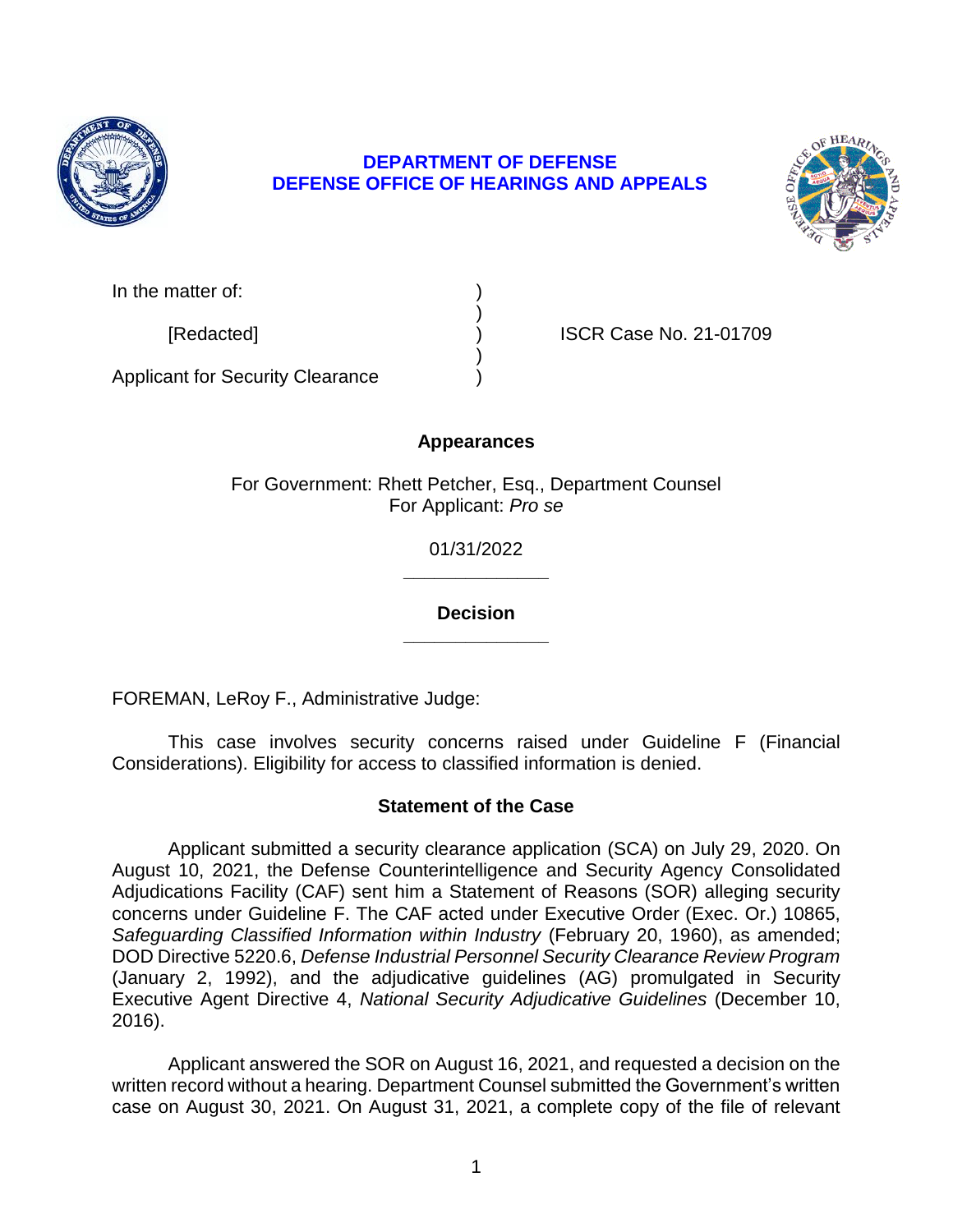material (FORM) was sent to Applicant, who was given an opportunity to file objections received the FORM on September 10, 2021, and did not respond. The case was assigned to me on December 2, 2021. and submit material to refute, extenuate, or mitigate the Government's evidence. He

#### **Evidentiary Issue**

 a personal subject interview (PSI) conducted on September 20, 2020. The PSI summary Applicant that he was entitled to comment on the accuracy of the PSI summary; make any corrections, additions, deletions or updates; or object to consideration of the PSI summary on the ground that it was not authenticated. Applicant did not respond to the FORM. I conclude that he waived any objections to the PSI summary by failing to respond to the FORM. "Although *pro se* applicants are not expected to act like lawyers, they are expected to take timely and reasonable steps to protect their rights under the Directive." The FORM consisted of five exhibits. Government Exhibit (GX) 3 is a summary of was not authenticated as required by Directive ¶ E3.1.20. Department Counsel informed ISCR Case No. 12-10810 at 2 (App. Bd. Jul. 12, 2016).

### **Findings of Fact**

 In Applicant's answer to the SOR, he admitted all the allegations. His admissions are incorporated in my findings of fact.

 Applicant is a 34-year-old employee of a federal contractor. When he submitted his SCA, he had been unemployed since November 2019. The record does not reflect when he was hired by his current employer. He served on active duty in the U.S. Army from January 2006 to April 2010 and received an honorable discharge. He received an associate's degree in December 2017. He married in January 2007, divorced in April 2009, married in November 2009, and divorced in August 2015. He has lived with a cohabitant since June 2015. He has two children, ages 11 and 1.

 After Applicant was discharged from the Army, he worked for several employers from June 2010 to June 2015, when he was fired for sleeping on the job. He worked for another employer from June 2015 to December 2016, when he was fired for poor performance. He believes that he was fired because he and his supervisors disagreed about how certain tasks should be performed. He was unemployed from January 2017 to January 2018 while attending school under the GI Bill. He was employed from January to May 2018, and he voluntarily left that job because he believed he was underpaid and disrespected. He was employed from May 2018 to November 2019, when he was laid off. He was unemployed until he was hired by his current employer. (GX 2 at 17-20; GX 3 at 5-7.)

 The SOR alleges 20 delinquent debts totaling more than \$45,000. They consist of 11 delinquent consumer debts, 6 delinquent student loans, a child-support arrearage, a home foreclosure, and a vehicle repossession. The debts are reflected in credit reports from August 2020 and May 2021. (GX 4 and 5.)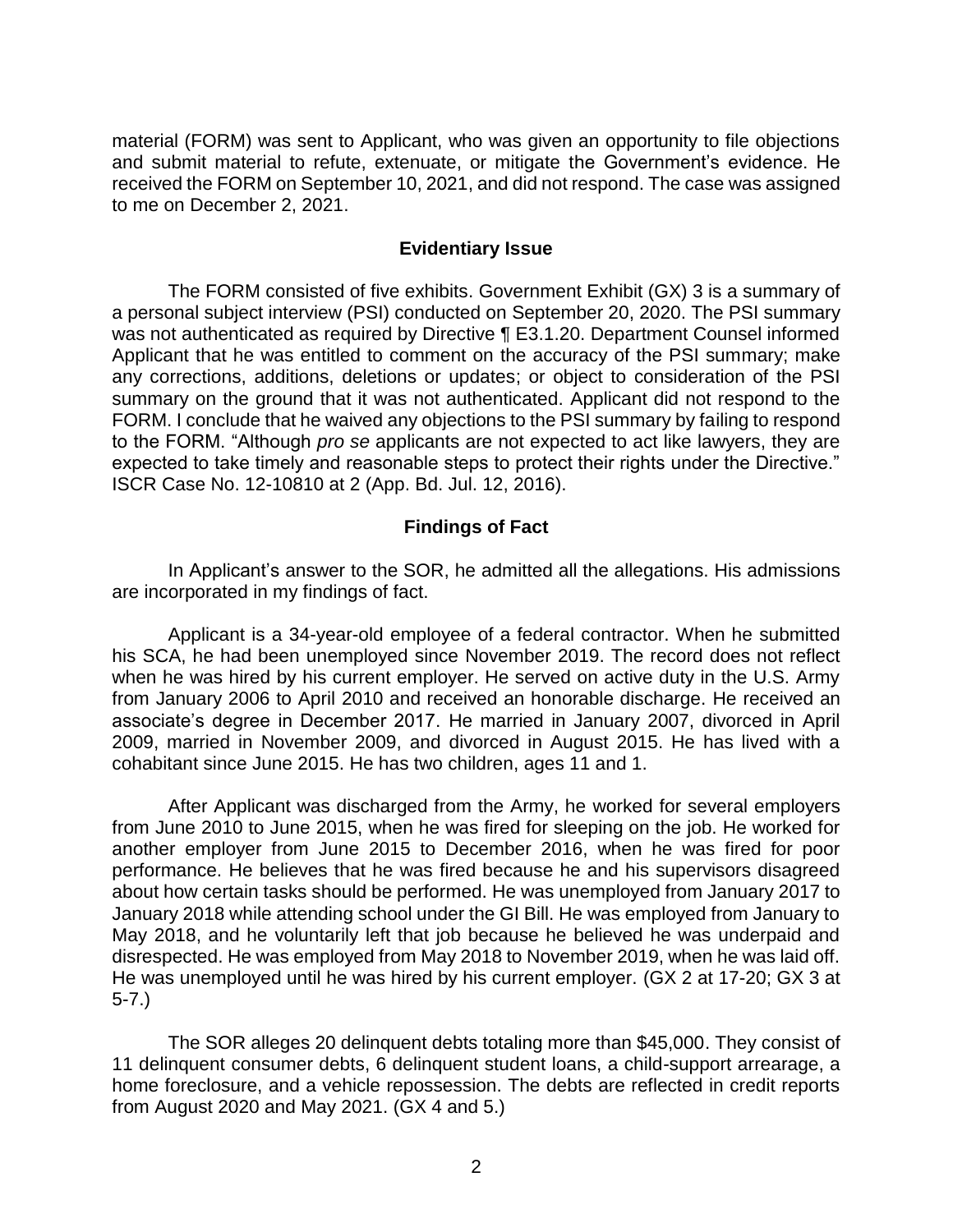The home foreclosure alleged in SOR 11.s resulted in sale of the property and the proceeds apparently were sufficient to satisfy the debt. (GX 4 at 5.) Regarding the vehicle repossession in July 2016, alleged in SOR ¶ 1.t, Applicant stated in the PSI that the value of the vehicle at the time of repossession was about \$3,000, and that the sale of the vehicle was sufficient to resolve the debt. (GX 3 at 10.) The debt apparently was satisfied because there are only two auto loans reflected in the credit reports. The payments on one auto loan are current, and the other loan was charged off for \$1,002 in July 2020 (SOR ¶ 1.h), much later than the repossession admitted by Applicant. (GX 4 at 8, 10; GX 5 at 3, 6.)

 At the time of the September 2020 PSI, Applicant was unemployed, and he attributed all of his delinquent debts to lack of employment. He told the investigator that 3 at 10-19.) He did not dispute any of the debts. He submitted no evidence of financial counseling. He did not mention any specific attempts to resolve his debts in the PSI or he intended to contact his creditors and start making payments after he found a job. (GX his response to the SOR. He did not respond to the FORM.

#### **Policies**

 "[N]o one has a 'right' to a security clearance." *Department of the Navy v. Egan*, 484 U.S. 518, 528 (1988). As Commander in Chief, the President has the authority to "control access to information bearing on national security and to determine whether an individual is sufficiently trustworthy to have access to such information." *Id.* at 527. The President has authorized the Secretary of Defense or his designee to grant applicants eligibility for access to classified information "only upon a finding that it is clearly consistent with the national interest to do so." Exec. Or. 10865 § 2.

 Eligibility for a security clearance is predicated upon the applicant meeting the criteria contained in the adjudicative guidelines. These guidelines are not inflexible rules applies these guidelines in conjunction with an evaluation of the whole person. An administrative judge's overarching adjudicative goal is a fair, impartial, and commonsense about the person, past and present, favorable and unfavorable. of law. Instead, recognizing the complexities of human behavior, an administrative judge decision. An administrative judge must consider all available and reliable information

 The Government reposes a high degree of trust and confidence in persons with access to classified information. This relationship transcends normal duty hours and endures throughout off-duty hours. Decisions include, by necessity, consideration of the possible risk that the applicant may deliberately or inadvertently fail to safeguard classified information. Such decisions entail a certain degree of legally permissible extrapolation about potential, rather than actual, risk of compromise of classified information.

 Clearance decisions must be made "in terms of the national interest and shall in no sense be a determination as to the loyalty of the applicant concerned." Exec. Or. 10865 § 7. Thus, a decision to deny a security clearance is merely an indication the applicant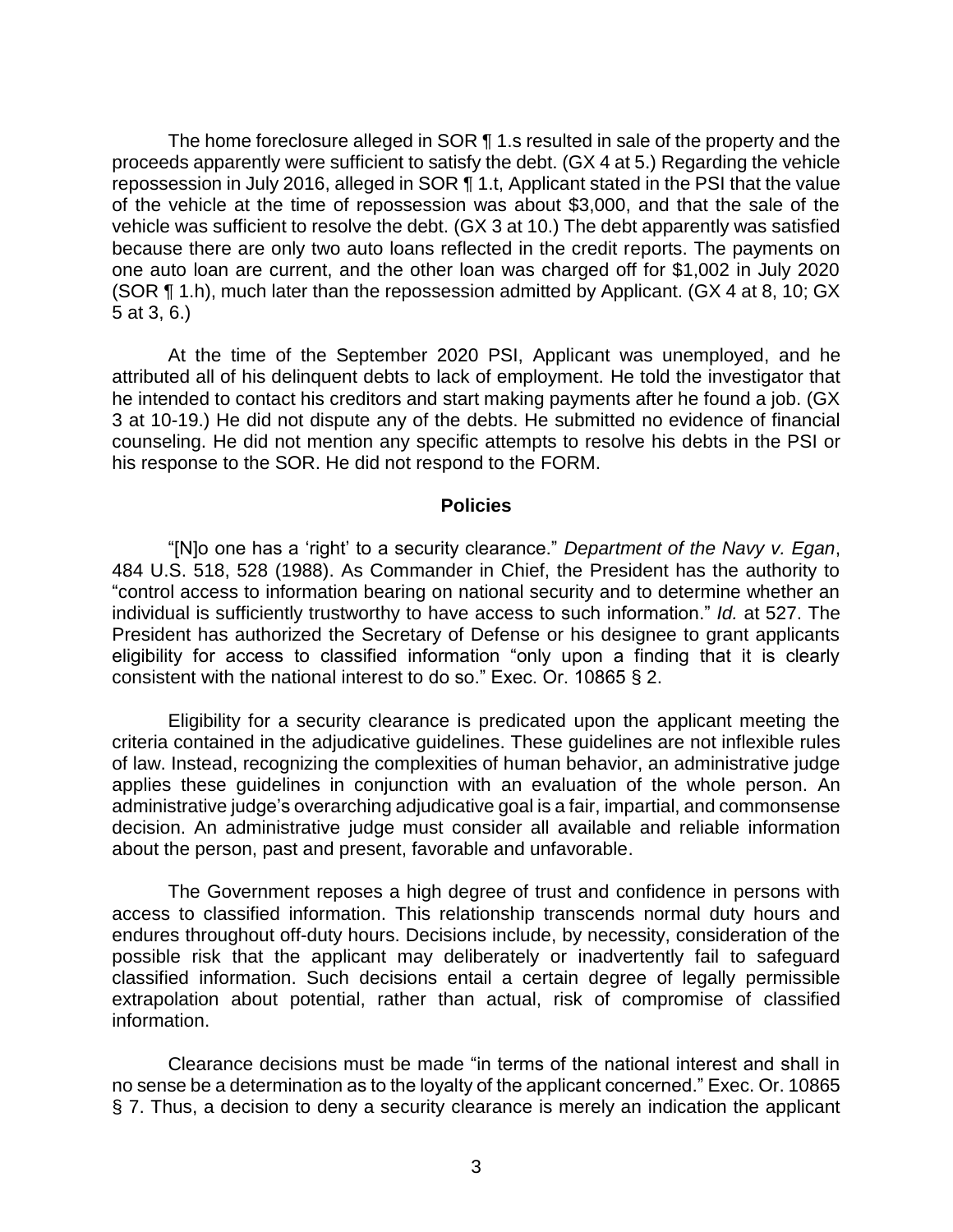has not met the strict guidelines the President and the Secretary of Defense have established for issuing a clearance.

 Initially, the Government must establish, by substantial evidence, conditions in the personal or professional history of the applicant that may disqualify the applicant from being eligible for access to classified information. The Government has the burden of establishing controverted facts alleged in the SOR. *See Egan*, 484 U.S. at 531. "Substantial evidence" is "more than a scintilla but less than a preponderance." *See v. Washington Metro. Area Transit Auth.*, 36 F.3d 375, 380 (4th Cir. 1994). The guidelines presume a nexus or rational connection between proven conduct under any of the criteria listed therein and an applicant's security suitability. *See* ISCR Case No. 15-01253 at 3 (App. Bd. Apr. 20, 2016).

Once the Government establishes a disqualifying condition by substantial evidence, the burden shifts to the applicant to rebut, explain, extenuate, or mitigate the facts. Directive ¶ E3.1.15. An applicant has the burden of proving a mitigating condition, and the burden of disproving it never shifts to the Government. *See* ISCR Case No. 02- 31154 at 5 (App. Bd. Sep. 22, 2005).

An applicant "has the ultimate burden of demonstrating that it is clearly consistent with the national interest to grant or continue his security clearance." ISCR Case No. 01-20700 at 3 (App. Bd. Dec. 19, 2002). "[S]ecurity clearance determinations should err, if they must, on the side of denials." *Egan*, 484 U.S. at 531.

#### **Analysis**

#### **Guideline F, Financial Considerations**

The security concern under this guideline is set out in AG ¶ 18:

Failure to live within one's means, satisfy debts, and meet financial obligations may indicate poor self-control, lack of judgment, or unwillingness to abide by rules and regulations, all of which can raise questions about an individual's reliability, trustworthiness, and ability to protect classified or sensitive information. . . . An individual who is financially overextended is at greater risk of having to engage in illegal or otherwise questionable acts to generate funds. . . .

 This concern is broader than the possibility that a person might knowingly compromise classified information to raise money. It encompasses concerns about a person's self-control, judgment, and other qualities essential to protecting classified information. A person who is financially irresponsible may also be irresponsible, unconcerned, or negligent in handling and safeguarding classified information. *See* ISCR Case No. 11-05365 at 3 (App. Bd. May 1, 2012).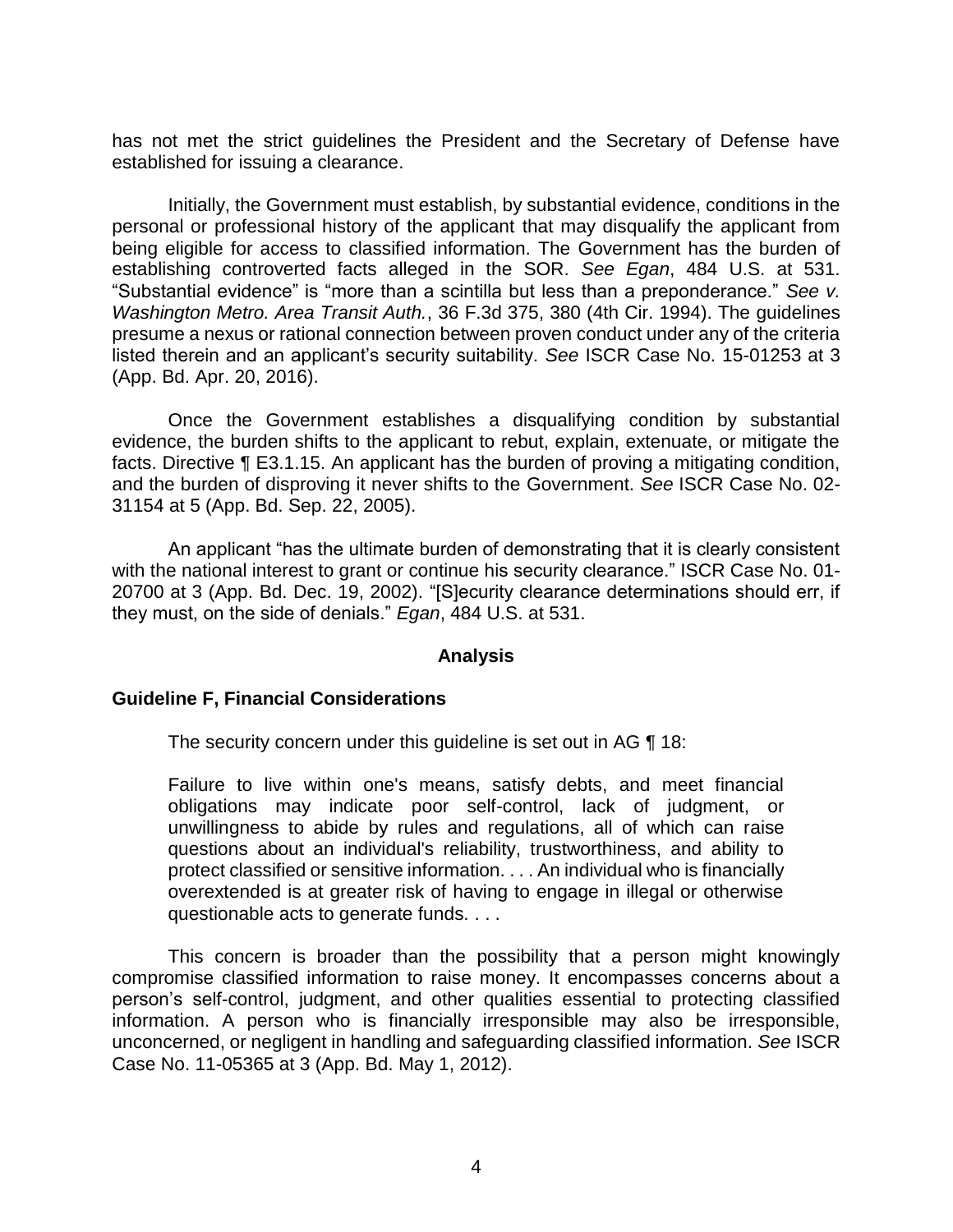Applicant's admissions and the evidence in the FORM establish the following two disqualifying conditions under this guideline: AG ¶ 19(a) ("inability to satisfy debts") and AG ¶ 19(c) ("a history of not meeting financial obligations"). The following mitigating conditions are potentially relevant:

AG ¶ 20(a): the behavior happened so long ago, was so infrequent, or occurred under such circumstances that it is unlikely to recur and does not cast doubt on the individual's current reliability, trustworthiness, or good judgment;

AG ¶ 20(b): the conditions that resulted in the financial problem were largely beyond the person's control (e.g., loss of employment, a business clear victimization by predatory lending practices, or identity theft), and the downturn, unexpected medical emergency, a death, divorce or separation, individual acted responsibly under the circumstances; and

AG ¶ 20(d): the individual initiated and is adhering to a good-faith effort to repay overdue creditors or otherwise resolve debts.

None of the above mitigating conditions are established. Applicant's delinquent debts are numerous, recent, and were not incurred under circumstances making them unlikely to recur. His periods of unemployment and two divorces appear to have been circumstances largely beyond his control, but he has not acted responsibly. He submitted no evidence of contacts with his creditors or efforts to resolve his debts even after he began working for his current employer. Although the debts alleged in SOR ¶¶ 1.s and 1.t were resolved, satisfaction of debts by repossession or foreclosure does not constitute a "good-faith effort" to resolve them.

### **Whole-Person Concept**

Under AG  $\P$  2(c), the ultimate determination of whether to grant eligibility for a security clearance must be an overall commonsense judgment based upon careful consideration of the guidelines and the whole-person concept. In applying the whole- person concept, an administrative judge must evaluate an applicant's eligibility for a security clearance by considering the totality of the applicant's conduct and all relevant circumstances. An administrative judge should consider the nine adjudicative process factors listed at AG ¶ 2(d):

 (1) the nature, extent, and seriousness of the conduct; (2) the circumstances surrounding the conduct, to include knowledgeable participation; (3) the frequency and recency of the conduct; (4) the individual's age and maturity at the time of the conduct; (5) the extent to which participation is voluntary; (6) the presence or absence of rehabilitation and other permanent behavioral changes; (7) the motivation for the conduct; (8) the potential for pressure, coercion, exploitation, or duress; and (9) the likelihood of continuation or recurrence.